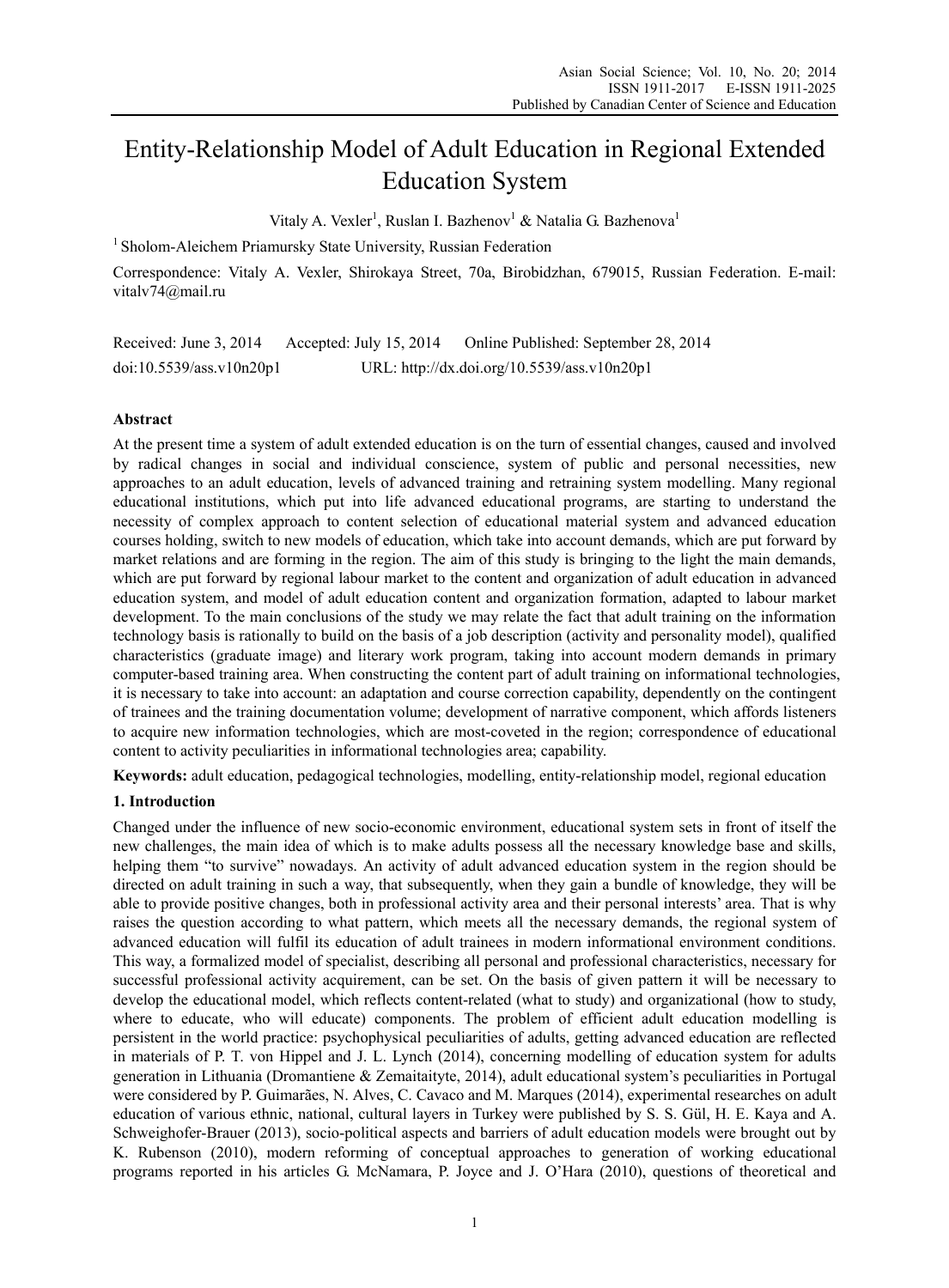practical prospects of adults' literacy rises L. Tett and R. St. Clair (2010), peculiarities in formation of adult educational model from "Northern Countries" (Finland, Denmark, Norway, Island) allocates A. C. Tuijnman (2003).

## **2. Methodology**

Understanding of a term "model" is construed differently. Usually this is some kind of structure, pattern, from which clones can be generated, with this not only direct reproduction, but also modifications with some changing conditions are assumed. The word "model" descended from Latin «modulus», that means "measure, pattern". Globally speaking, model is an abstract term of a standard or a sample of some system.

Although in literature the term "model" is interpreted as some image, an analogue, sample for generation, a scheme of some process or event, happening in nature or society, the model is an almost informative term and it should be treated as visualized or materially implemented system, which is able to replace it when it is reflected or reproduced (Leonelli & Ankeny, 2013).

In general, the model is a system object, consisting of interconnected components, which fulfil certain functions in its framework, and is generated for determined purpose, and in the process of this goal's reaching it is functioning and developing. For system object management and its behaviour in external environment modelling, information about its own state and external environment is used. The model possesses the following characteristics of a system: continuity and divisibility; stable links availability, organizational framework, and emergency (compositing apportions system with new characteristics) (Wallach et al., 2014).

Models are classified by different types of generalized characteristics (imitational, subject, informative, situational, analogue, mathematical etc.), therewith, models can be static, that reflect original structure or dynamic, that reflect behaviour and functioning of original.

Entity-relationship model is considered in many sciences in psychology, for example, it is understood as a system of signals, arranged by certain rules, which are generated by display media and contain information about a subject-to management (control), eternal environment and control system itself. On the basis of perception of the entity-relationship model an image of real situation shapes into operator's mind (Zhang, 2013).

For entity-relationship modelling it is necessary to pass a number of stages. The process, conducted from "the object of cognition" to "formal construction", is called "formalization", and the reverse process is "an interpretation", which is frequently used in the World learning and education. Formalization as a substitute to a real object or the process of its formal description is a process of entity-relationship modelling. Any system modelling is impossible without preliminary formalization. Forming entity-relationship model, a man uses it instead of the object-original to learn characteristics of this object, its behaviour forecasting.

This way, in our understanding a model is a system of elements, visualized or materially accomplishable, which reflects a subject of research and is capable to replace it the way that its examination gives us new information about the object.

When we are modelling, we, inherently, create the analogue of objective reality. Modelling is one of the main categories of cognitive theory: essentially, the idea of modelling is the basis of any method of scientific research as theoretical (with which various sign and abstract models are used) and experimental as well (with subject model usage) (Bridewell, 2006).

Recent years modelling found its wide usage not only in the science, but in education as well, in conditions of efficient professional training search. Modelling supposes an entity of psycho-pedagogical purposes, defining special set of forms, methods, approaches, procedures, that means all organizational and methodological tools, directed to realization of the goal desired.

Under the modelling process of education in the system of adult advanced education we mean planning of the educational process, which reflects state and regional customer order (curriculum and work programs arrangement, which correspond demands of state educational standard) and composition analysis of the educational process.

Educational model should meet the market environment and be based on the following principles: human priorities, economic efficiency and sociomorphy.

The principle of human priorities appears from general pedagogical principles of natural conformity and humanization, which tells about abeyance the real necessities, interests and opportunities of trainees, which represent an opportunity of initiative and improvisation of the educational process participants. Self-development principle means creation of its dynamic, flexible and able to changes reconstruction or simplification on the way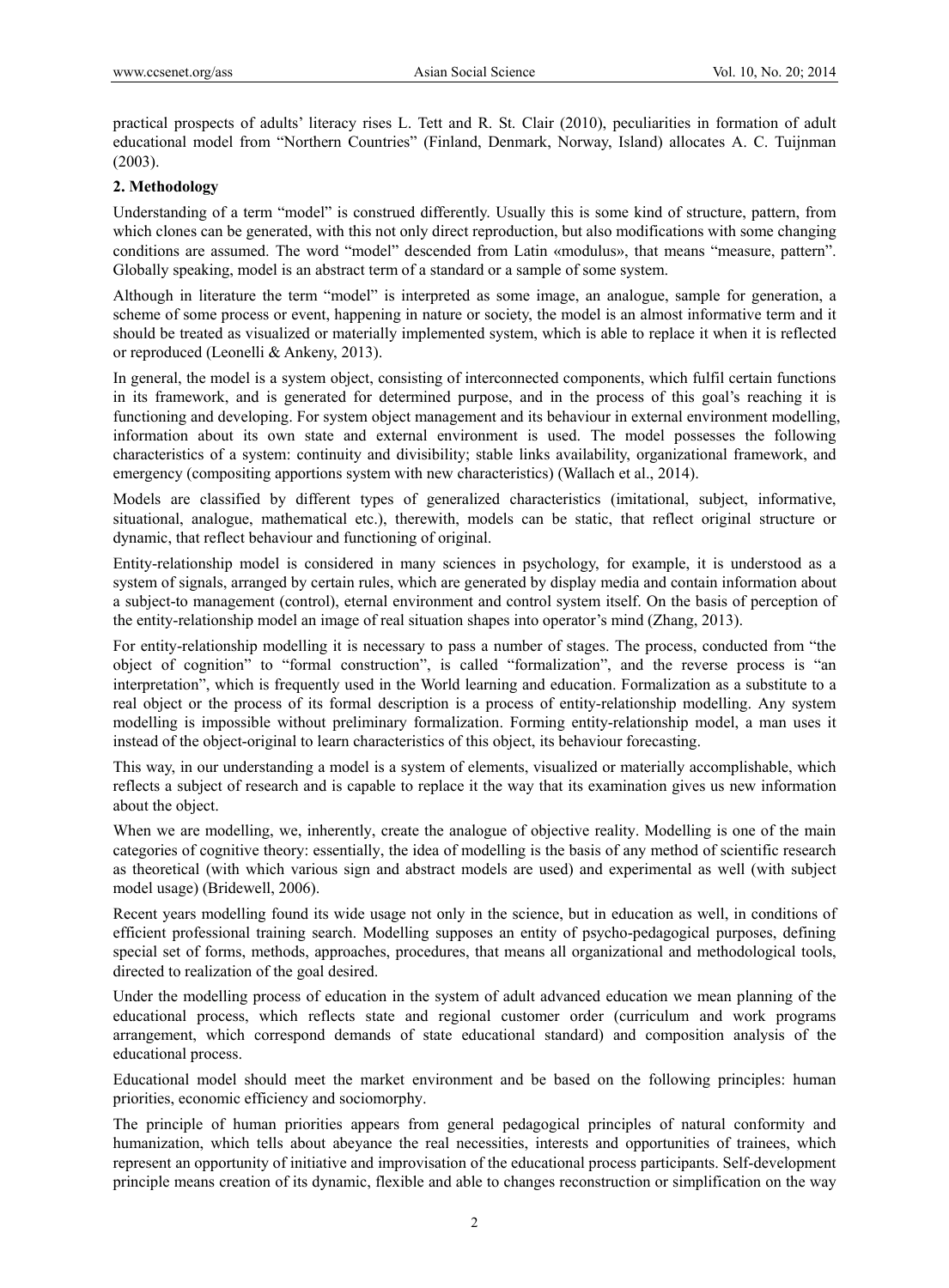to realization. Systemic principle tells that created model should represent itself an open system with complete structuring, functioning mechanism and inner modification methods. Continuity principle is based on systemic principle, of which follows and interdependence of subsystems' functioning, which provides a possibility of continuous passage from one component to another. Economic efficiency principle provides necessity of enterprises and organizations satisfaction in personnel of necessary amount and adequate professional qualifications, due-by-date with ensured result and optimal resources' provision. Sociomorphy principle provides an adequate correspondence to the society development demands with taking into account the history of its development, traditions, and socio-genetic mechanisms.

The model of adults' education, which is being designed, should have, at least, three blocks: learning environment, educational process; job placement and adaptation of specialist. General characteristics of learning environment come down, first of all, to educational institution characteristics, where specialists of given profile are trained, however, apart from them, some political and socio-economic factors, having determinative influence at the character of society's development in general, should be taken into account. The educational process is characterized by specific communication form of all educational environment elements. Factors, determining job placement and specialist's adaptation process, are starting to form in the process of education. This is accomplished by means of information acquisition about a character of specialist's main functions (theoretical component), certain working skills' transfer by means of business games carrying out, practice organizing (practical component), and due to part-time employment, which may take place in the process of education (preliminary job placement and adaptation).

The following scheme of educational modelling is offered:

Knowledge and skills area (disciplines);

Demands to qualitative composition of teachers;

Forms and specificity of lessons and practical work carrying out;

Material and technological conditions of education;

We consider, that educational model includes:

Model of the in place "ready" specialist, which contains: a) specialist's activity model (in which aims, problems, actions and operations are highlighted); b) specialist's personality model (in which professionally important qualities are separated);

#### *2.1 Specialist's Training Model*

Under specialist we understand professionally competent employee, possessing necessary for qualified and productive work accomplishment by means of knowledge, skills, qualities, experience and individual activity style.

Educational quality depends on, coherence, of three main moments: aim of education (for which purpose to study), content of education (what to teach) and principles of educational process organization (how to teach). Model of specialist is reflected in educational aims, containing in itself common task system and a system of skills, adequate to them (occupations). A basic educational objective contains in a problem of positive, creative human personality forming, which is capable to adapt to production changes, capable to continual study and qualification updating.

Model of specialist reflects demands to personal qualities of future specialists; their professional qualities and efficiency; knowledge, efficiency and skills on different academics; physical and psychological state characteristics etc. Model consists of subject and semantic parts. Subject model, essentially, is a customary to everybody program of delivered course. It goes up on a very subject principle, sections and topics to be studied are listed there. Semantic model represents itself content of subject area on this or that knowledge level. The model contains relational order of priority and logical connections matrixes, study sequence of subject area objects, graphic representation of logical connections.

Entity-relationship model of specialist, essentially, is a model-image of profession. Educational model becomes a superstructure over entity-relationship model of specialist, making the latest its component. If entity-relationship model of specialist answers the question about the kind of knowledge, efficiency, skills and personal peculiarities should the specialist possess, the model of specialist training answers the question: how to achieve this?

Three components should be foreseen in the model of specialist: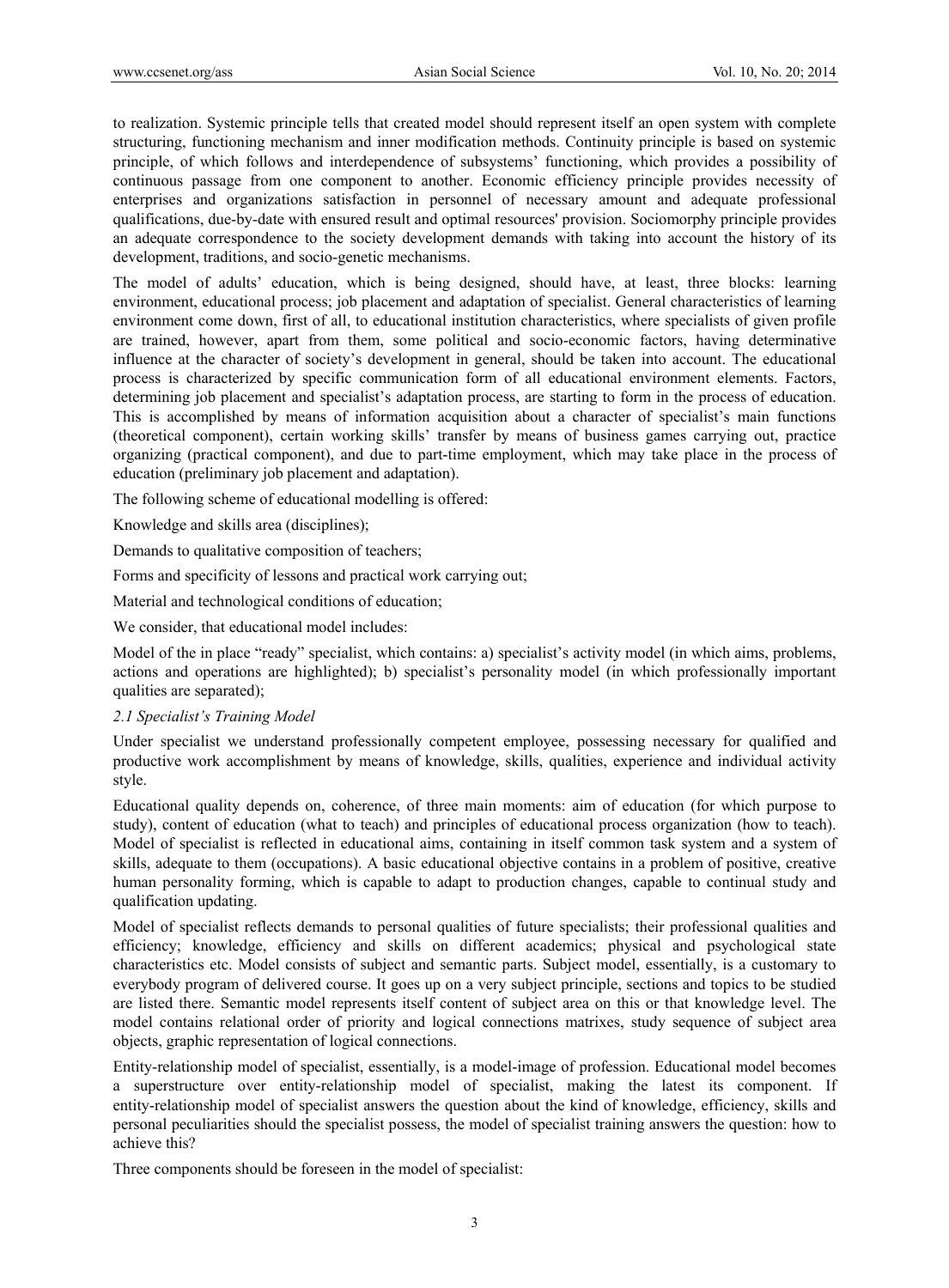Types of activity, determined by peculiarities of our age (such abilities and knowledge, which are necessary not only for present specialist, but for the representatives of other specializations, for example: ability to study, collective management ability, and readiness for collective activity);

Kinds of activity, oriented on professional demands, specializations (for each profession there is determined its own, concrete set of skills and abilities);

Types of activity, determined by socio-political system of country, its mental and moral system (personality block includes moral and world vision problems, public culture demands).

Technical process of specialist model forming includes a number of stages:

Professional situations bank creation;

System of roles and occupations defining;

Knowledge, proficiency, skill basis working-out;

Personal peculiarities defining, necessary for proficient fulfilment of concrete types of professional activity.

Model objective is achievement of a listener competence and mobility on the basis of the process of personal and professional mind-sets changing.

Thus, as a purpose of specialist training there serves a man, possessing not only the determined properties, the man-achiever (society order), but the "man with self-reflection, changeability, evolution capability-the man of possibilities, ready to become "acme"-professional", who achieves the highest level of self-realization as an activity subject.

Specialist model is necessary to be considered in two aspects-a profession and a profession bearer models, which are the models of educational institute graduate. If to consider the educational model as an integral procedure, it is necessary to determine an input and output parameters:

Input parameter-is a grown-up, which needs knowledge under the influence of many reasons. This is "a knowledge consumer"-courses listener, entrant;

Output parameter-is a graduate, formed in accordance to present model and who completed professional competence expertise.

Under professional competence of a graduate we understand his readiness and ability to accomplish determined specialized functions and solve professional problems in coherence with norms and standards.

A qualification level estimate is represented by its professional competence expertise, supposing qualification test, examinations, and total and staged competency test, psyhodiagnostics holding, with the aim to determine correspondence to model demands. In order to help in complex estimation of educational quality giving, there may be used the ultimate consumers of educational services-graduates of educational courses and employers.

Knowledge requestor should possess the following row of criteria, which afford him to complete training. They may include: level of knowledge; psychophysical abilities (inborn and acquired in the root of previous professional and educational activity abilities, personal qualities, proclivities and motivations); necessity in motivation.

Necessities are the feeling of shortage in something and on its basis, conation to something. Particular necessities are based on the aim of reserving or acquisition of working space and personal interests. Social necessities include federal responsibility on the basis of constitutional and legal statutory documentations, which answer expectations of various social groups. Production requirements are based on procurement of regional undertakings by competent personnel.

Motives, that are something, which immediately motivates people to actions, are formed on the basis of necessities and the estimate of their satisfaction possibility. A motive acknowledgement supposes that a person not only sets his heart to something, but also sees, at least, the ways of his goals achievement. Achievements motivation is a connation to results improvement, dissatisfaction with the scored, insistence in his goals pursuing, connation of objects at all accounts gaining is one of the main personality peculiarities, which influence the whole human life (Bipp & Dam, 2014).

Talking about motivation in respect to adult education, it is necessary to notice few important aspects, so as adults' motivation in root differs from children's and teenagers' ones. Grownups start their education fully understanding its necessity for the following objectives (Gegenfurtner  $& Vauras, 2012$ ):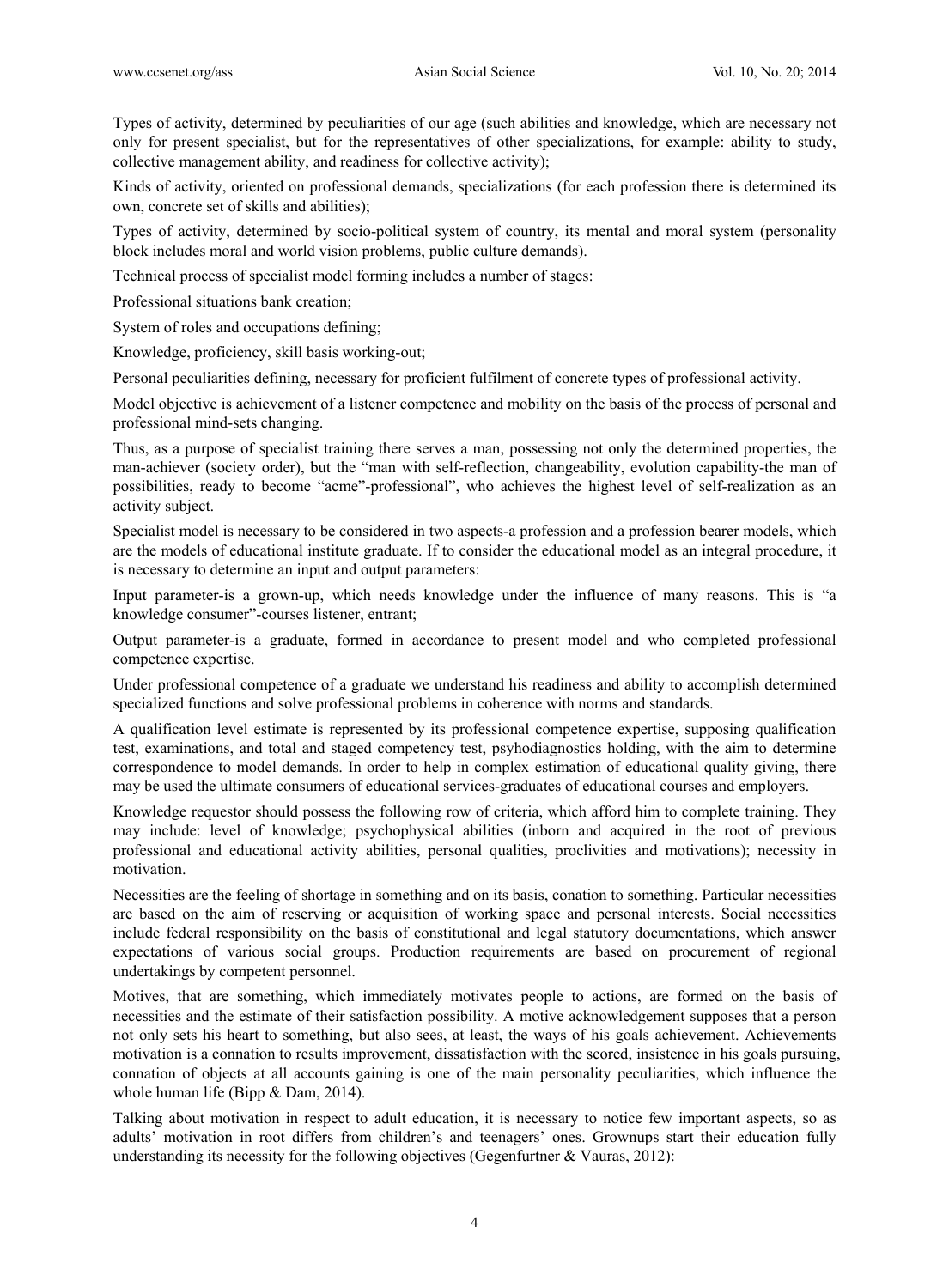New knowledge, know-how attaining, which widens professional abilities of specialist, makes higher his being in demand and irreplaceability on present day production tasks that means, his proficiency growth in the eyes of colleges and employers.

Specialist advanced training, who becomes more solicited, enhances the authority of worker in the company that, absolutely, promotes career development.

An important motivation peculiarity may be considered the worker's longing to raise his salary after passing the retraining or refresh courses.

New skill development and acquirement of new knowledge enhances chances to be more desired on the labour market.

Personal enrichment and the interest in fresh information receiving, concerning favourite and interesting topics.

Thus, the peculiarity of adult educational process planning may be considered the fact, that a grownup, who possesses all the necessary qualities (self-conscience level, life experience, a certain level of advances, responsible attitude to its activity), which assist an active participation of the grownup himself at all stages of educational process (Desjardins, 2010).

Educational model receives into itself profession and graduate images**,** reflects personal qualities and professional qualification demands, determined this century peculiarities, regional market demands, specialization demands, socio-political state structure and includes the following components: system of common task and adequate to them abilities; personal peculiarities, necessary for activity accomplishment; developed educational programme and professional competence expertise.

Regional aspect of our research is determined by the link between the educational process with economic and social necessities of the territory of the man's residence. In modern dictionaries the term "region" is interpreted in different ways. We adhere to the following definition: Region is a part of a country, representing itself an entire socio-economic system, possessing economic, political and sentience, general historical bygones, cultural and social peculiarities. Research of regional labour market, consideration of regional economic space and regional institutes' development tendencies afford to create the basis of the informative base of educational space.

Thus, in process of educational modelling, we should take into account the following aspects:

Regional labour market analysis, because in the process of analysing of employers request on specialist's demand, we form demands to the model;

Future forecast, that affords to take into account demands for the profession changing and its nearest development area;

Educational institute possibilities, because it is important to consider possessing necessary technical base, pedagogical personnel and reliance of advanced educational technologies;

External environment factors: economic, political, social, demographic, cultural, technological;

Andragogical educational principles (educational peculiarities consideration of adult education).

Under the influence of this factors a set of knowledge, abilities and skills is formed, minute description of all intellectually-professional and socio-psychological qualities of specialist, educational program is projected and new educational module is created.

Let us consider given system of factors more comprehensively:

## *2.2 First Factor of Influence: Regional Labour Market Analysis*

Under the labour market we consider economic relation system, concerning purchases and sells of labour power, where supply and demand and prices for it are shaped. Three main labour subjects interact in the labour market:

Enterprises, searching for specialist;

Specialists, searching for job; among these are graduated diplomats, applicants, searching for other job (more well-paid probably) and unemployed citizens;

Educational institutes, training specialists, in accordance with market necessities.

A product on the labour market is a complex of knowledge, abilities and skills of a specialist, searching for a job. A dynamic of relationship of these three subjects forms the labour market (Green, 2009).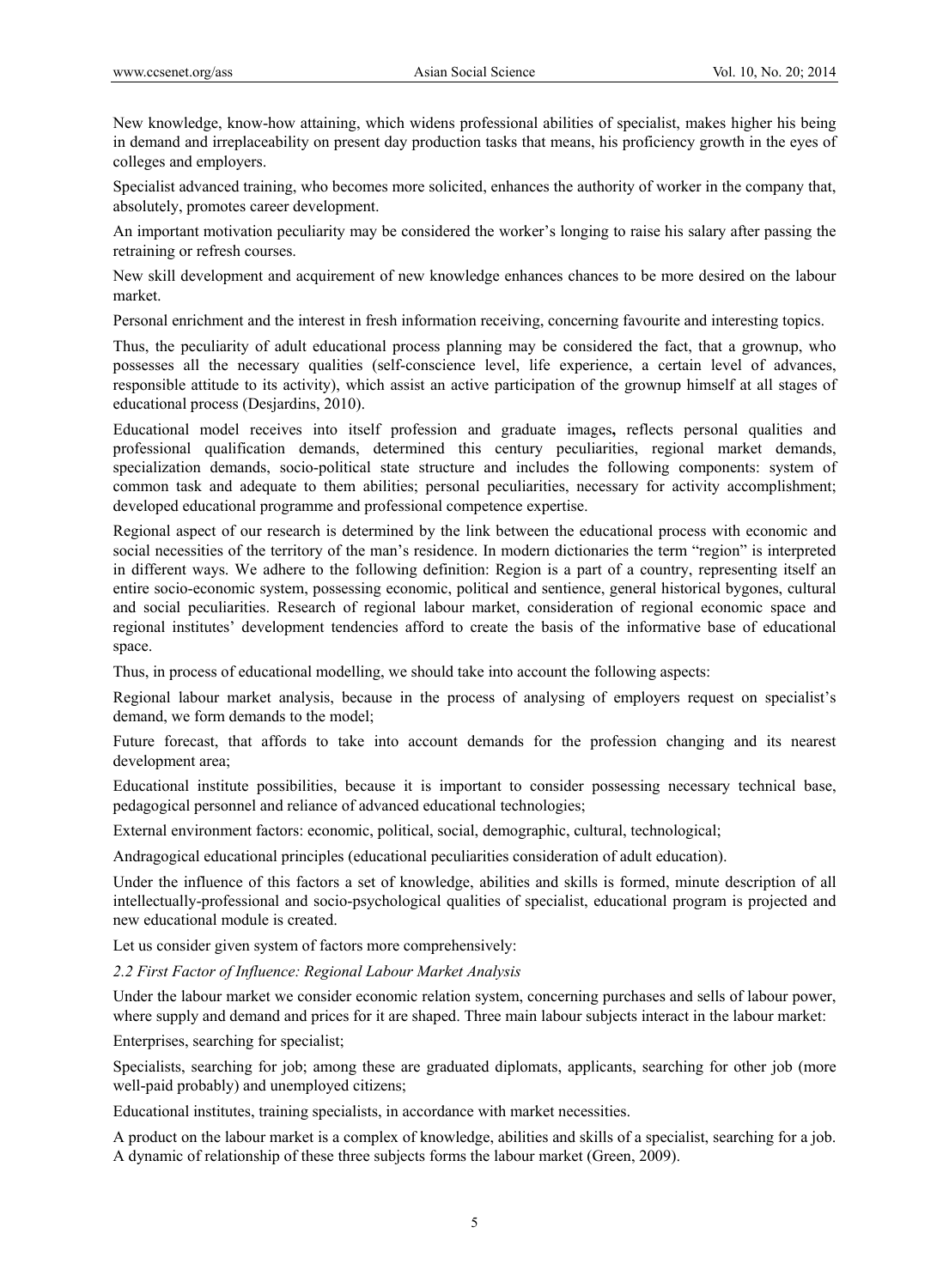Necessities in specialists on the labour market can be simulated, analysed and forecasted by process dynamics description of "cooperation of three informational and analytical models":

vacancy model (necessity of an employer);

specialist model (proposal of labour market);

educational service model (educational system proposal).

new developments survey in various areas of informational technologies (Weiler, 2005).

*2.3 Second Factor of Influence: Forecast for Future* 

Education, should be "principally prognostic", taking in to account development tendencies of one or another brunches, factor dynamics and scientific knowledge in general, creeping scientific and technological discoveries and prospects of their usage in future". Creative problem of forming and in-time outstrip correction of advanced professional education claims "prognostic professional models of specialists", reliable outstrip informational procurement, giving an opportunity of "conjoin" forecasts of scientific-technical researches with pedagogical and didactic forecasts.

#### *2.4 The Third Factor of Influence: Educational Institute Capabilities*

Educational institute, implementing the program, should possess material and technical base, corresponding to the acting sanitary-technical norms and providing training realization of all kinds of listeners carrying out, provided by curriculum.

For educational institute the following aspects are essential:

Human resources and their qualification;

Material and technical potential, first of all, characterizes such educational conditions as educational areas provision, educational laboratory equipment, computer equipment etc.;

Technological potential is a usage of modern educational technologies and means and know-how.

*2.5 The Fourth Factor of Influence: External Environment Factors* 

An important attribute of educational system as an open system is external environment availability and multidimensional connections with it. An external environment can be as associate of educational system in its searching of development and the factor, limiting it as well, but anyway, it is a factor of straight influence on the shaped educational space.

*Social factors* reflect social stability level in society, social structure, social safety and criminogenic situation. Content of social factors includes:

Social culture (accomplishment, educational norms and values system, social set of mind and its cultural development, regional and national peculiarities);

Demographic and migration factors influence contingent and listener's quantity and its cultural development, regional and national peculiarities);

Social structures (social groups, their development tendencies, typical family structure).

*Economic and technological factors* reflect state and peculiarities of economic and technological development of state and region, working process transformation, management concept, organization forms of enterprises and institutes and population welfare level. Population's paying capacity increase provides facilities for advanced educational services development.

*Political factors* are defined by state of internal and external policy, define regulatory framework of educational institute activity and qualification demands to specialization.

*Natural factors* reflect climatic and ecological elements of influence on specialization model formation.

*Fifth influence factor: andragogical educational principles.* Distinctions of adult students from school students were comprehended little by little by science, a special didactics' chapter, named "andragogy", in which there come to the light and are developed the principles of adult education.

Andragogical learning principles are based on the following main theses: adult life experience-one of the sources of his education; adult plays a leading role in his development; learning is constructed as a joint activity of teachers, students and his colleagues in professional activities. Therefore, when designing, a training module must adhere to the following basic provisions (Merriam, 2010):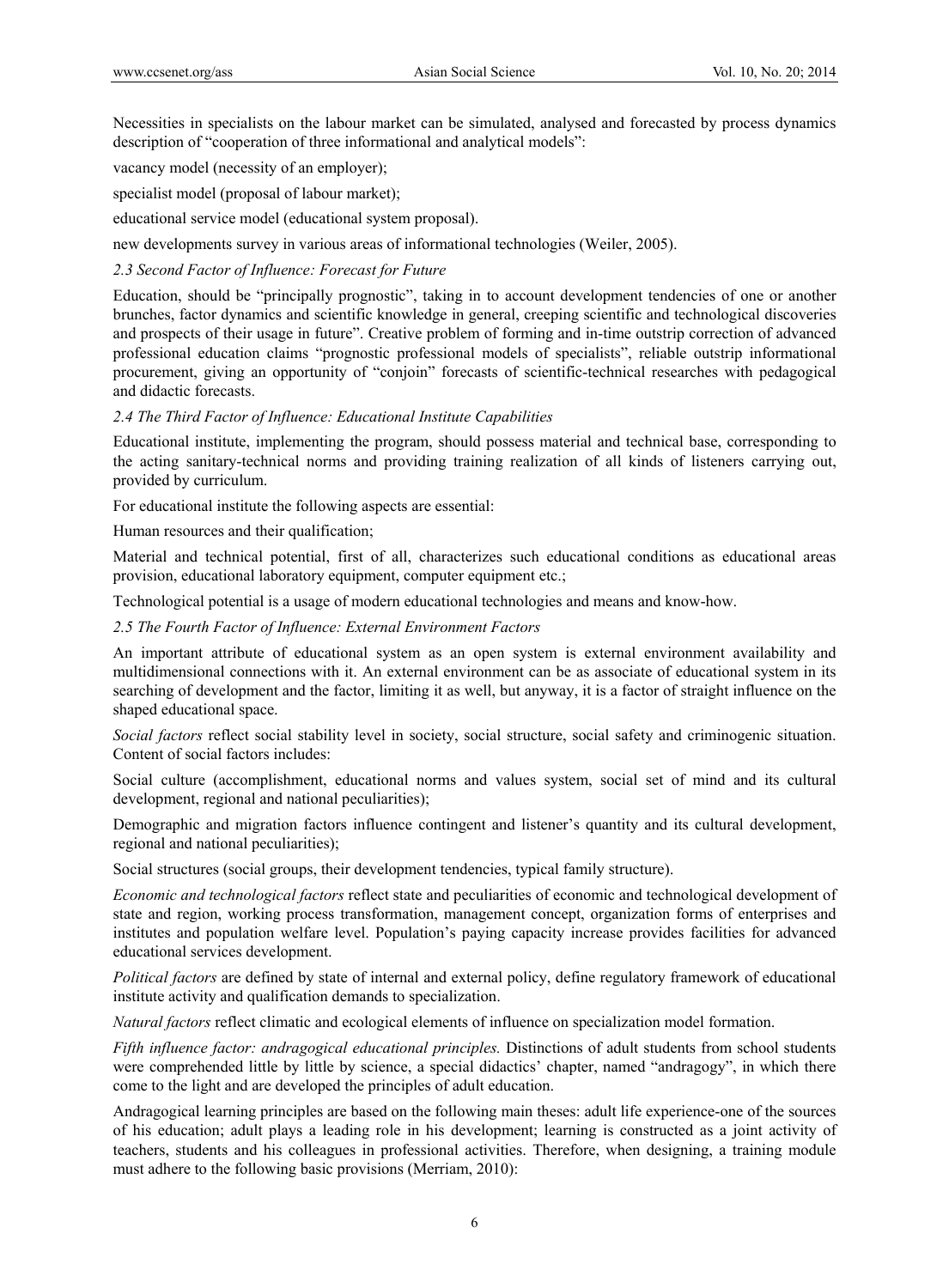A leading role in educational process belongs to an adult himself (because he is a student, but not a learner):

Translational educational methods excluding, when the aim, the problem, and the content of education depend only on a teacher;

A student goes for self-realization, independence, autonomy and acknowledges him to be so;

A student possesses life experience (everyday, social and professional) experience, which can be used as an important source of education for himself and his colleagues;

A student recons upon the urgent appliance of achieved in the course of education abilities, skills, knowledge and qualities;

An adult is educated to solve an important life problem and to achieve a concrete aim;

An adult student raises the bar concerning quality and results of the education.

Education is set in the process of cooperation activity of students (listeners) with tutor (a teacher);

A teacher, which educates adult students, should possess the following qualities: patience, in-touch capabilities, sympathy, benevolence, organizational skills, accuracy, self-criticism and other;

Educational process is determined essentially by temporal, space, every day, professional, social factors, which either restrain or assist it.

The main pedagogical provisions consist in that the leading part in educational process is played by a student. Student's function, in this case, is in helping the student in revelation, systematization, formalization of personal experience of the last, correction and his knowledge acquisition. Andragogy in spite of lecture preliminary provides practical problems, practical studies, often of experimental character, discussions, business games, concrete production tasks and problem solving (Beckett, 2010).

In the process of education, the positive results are brought by project method. In his basis there is a development of cognitive, creative skills; abilities in constructing own knowledge, orientation in information space skills, critical thinking development. Results of fulfilled projects should be, as the saying goes, "perceivable", that is, if it is theoretical problem, its concrete solving, if practical-a concrete result, ready for implementing.

In the basis of creative projects lie research methods of education. An entire activity of adult listeners is concentrated on the following stages: problem defining and the problems, following from it; their solving hypothesizing; research methods discussion; data acceptance carrying out; data analysis; final results execution; summarizing, correcting (Hava & Erturgut, 2010).

Thus, the factors, mentioned by us, influence the model of specialist education; form its scientific, social and economic tendency. Under the influence of these factors, there is formed a set of knowledge, abilities, and skills, detailed description of all intellectual and professional and socio-psychological qualities of specialist, educational program is designed and educational module is created, which includes ready logarithm of teaching situation. One of the main components of educational model of adults in advanced education becomes regional component. In its basis lies the analysis of state and perspectives of socio-economical regional development, defining this list of currents and specializations, according to which it is necessary to fulfil advanced training of specialists. Regional component represents a row of normative demands to the educational content and quality and should have an outstrip character, represented in regional development tendencies.

### **3. Results**

Educational content should consider reflecting in it of two sides of readiness for professional activity; functional (activity model) and professionally important qualities (personality model).

Description of specialist's activity kinds (professional problems) may be grouped on the basis of reconstructed in accordance with the new social conditions three-blocks model on the following basis: 1) kinds of activity, corresponding civilization and common cultural norms of specialist of corresponding level; 2) moral and world vision problems, connected with national, native, cultural identity and personal self-identification; 3) kinds of activity, specific for given profession.

Specialist personality model defines necessary qualities and properties, knowledge, abilities and peculiarities, necessary for successful line of work acquirement. A personality model, projected by us, is maximally oriented on personal qualities forming, which are the heart of informational competence, such as systemic thinking, practical creative abilities and a skill of independent own knowledge constructing. Without these qualities an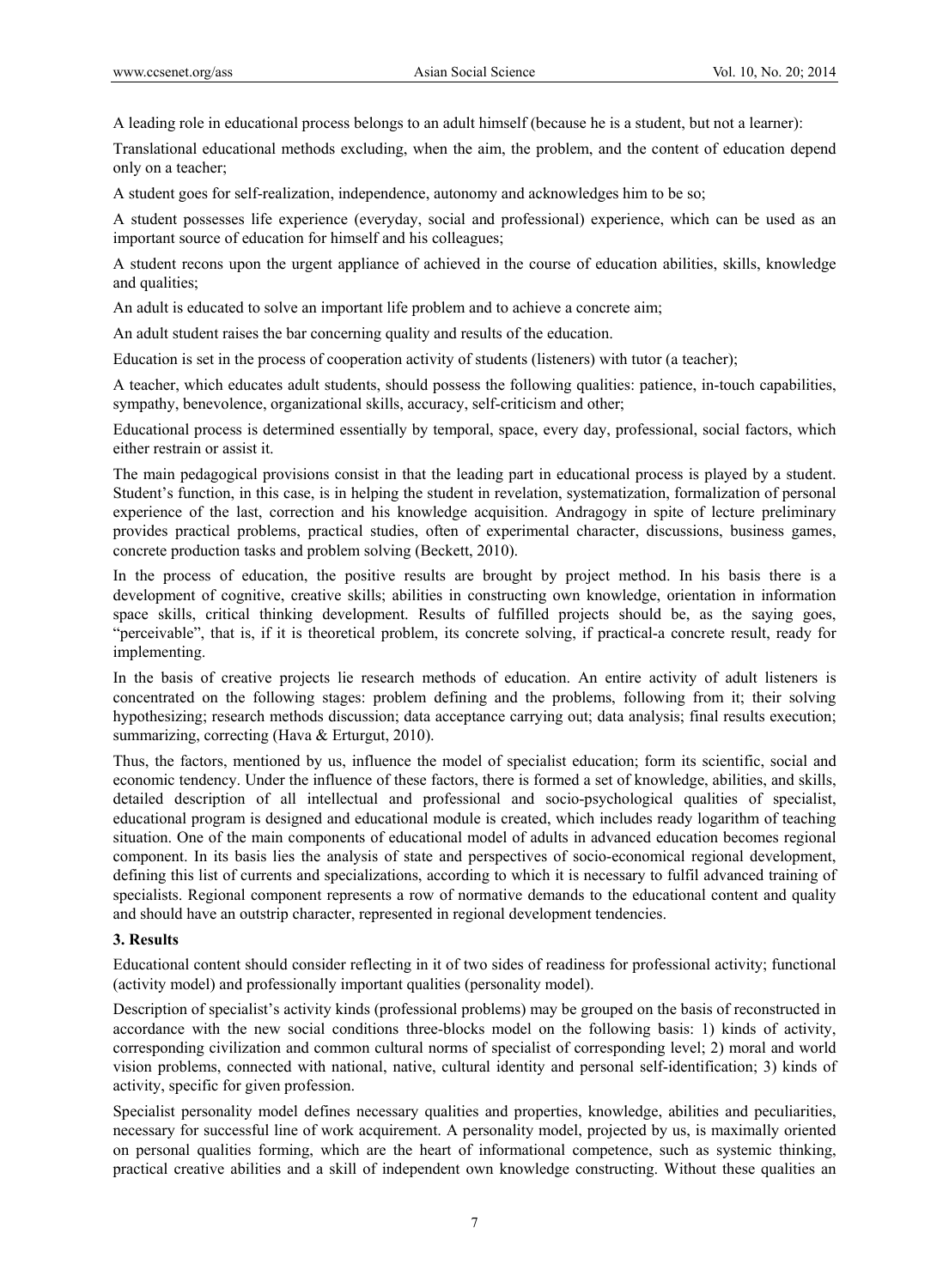efficiency of professional activity in professions like "human-technique" decreases significantly and sometimes leads to the loss of imposed on a specialist functions.

Activity and personality models lay in the basis of job analysis building. Job analysis is a document, regulating requirements building technology, which are imposed by profession to personal qualities, psychological capacities, and psycho-physical capabilities of a person and should provide an effectiveness optimization and effectiveness improvement and includes in it general professional characteristic and demands, which profession makes on a person. As a part of job analysis, which contains description of demands to a personality, becomes psychogram. It contains description demand to psyche of a man of certain profession, content, first of all, a list of professionally important qualities.

Job analysis structure includes the following components.

Level name and specialization level.

Profession history.

Professional activity characteristics (prevailing kinds of activity, professional knowledge application area).

Job analysis (professionally-oriented necessities, socio-cultural qualities; professionally important qualities, such as orientation, competence; professional abilities; qualities, making difficulties of professional activity effectiveness)

Sanitary-hygienic working conditions (labour routine, neuropsychic tensity, medical contra-indications).

Occupational families.

Job analysis is scientifically norms and requirements to profession, professional activity kinds and specialist personality qualities, generalized standard model of successful specialist in given area.

One more model of specialist is his qualification characteristics, which serves as a standard of given profile specialist. Not only demands to personal characteristics of future specialist and to his work activity components are mentioned in it, but also fulfilment levels of corresponding labour processes. Qualification characteristics are created for description of qualified personnel training and serve as the basis of:

Degree of specialist's skills and their salary assignment;

Employee manual formulization, which contains a concrete list of job duties of employee with taking into account production organization peculiarities, labour and management, their rights and responsibility.

Qualification characteristics of each profession consist of three sections: "Job duties", "Must know" and "Demands to qualification". Let's mention general differences between job description and qualification characteristics. The first one describes socio-economical, sanitary-engineering, psychological and other peculiarities of profession, while in qualification characteristic considered not only profession or speciality and this profession bearer of certain qualification level.

Besides differences, in different approaches to plotting, there exist differences in aims of job description development and qualification characteristics. Job description development is made with an aim of formalized professional description, vocational selection updating, professional advisory service and professional adaptation, labour routine and labour conditions. Qualification characteristic is developed, generally to raise the efficiency of specialist's training planning, is targeted to assist a correct questions' of solving labour division and cooperation by means of clear definition of employees' job duties and qualification demands to them.

In our research the main entity-relationship model of specialist, on the base of which the educational model is build, we will consider job description. Created job description as a future specialist standard image, we define a graduate model, which is represented as qualification characteristics, and go to a stage of forming of training module shaping.

Considering training module as the heart of educational model, we highlight components, forming its inner structure:

Target component.

Since bearing structural component

Technological component (with which we achieve the goal)

Operational and activity component (how to organize study process).

Stimulating and motivational result component (how we will check, that we achieved the aim).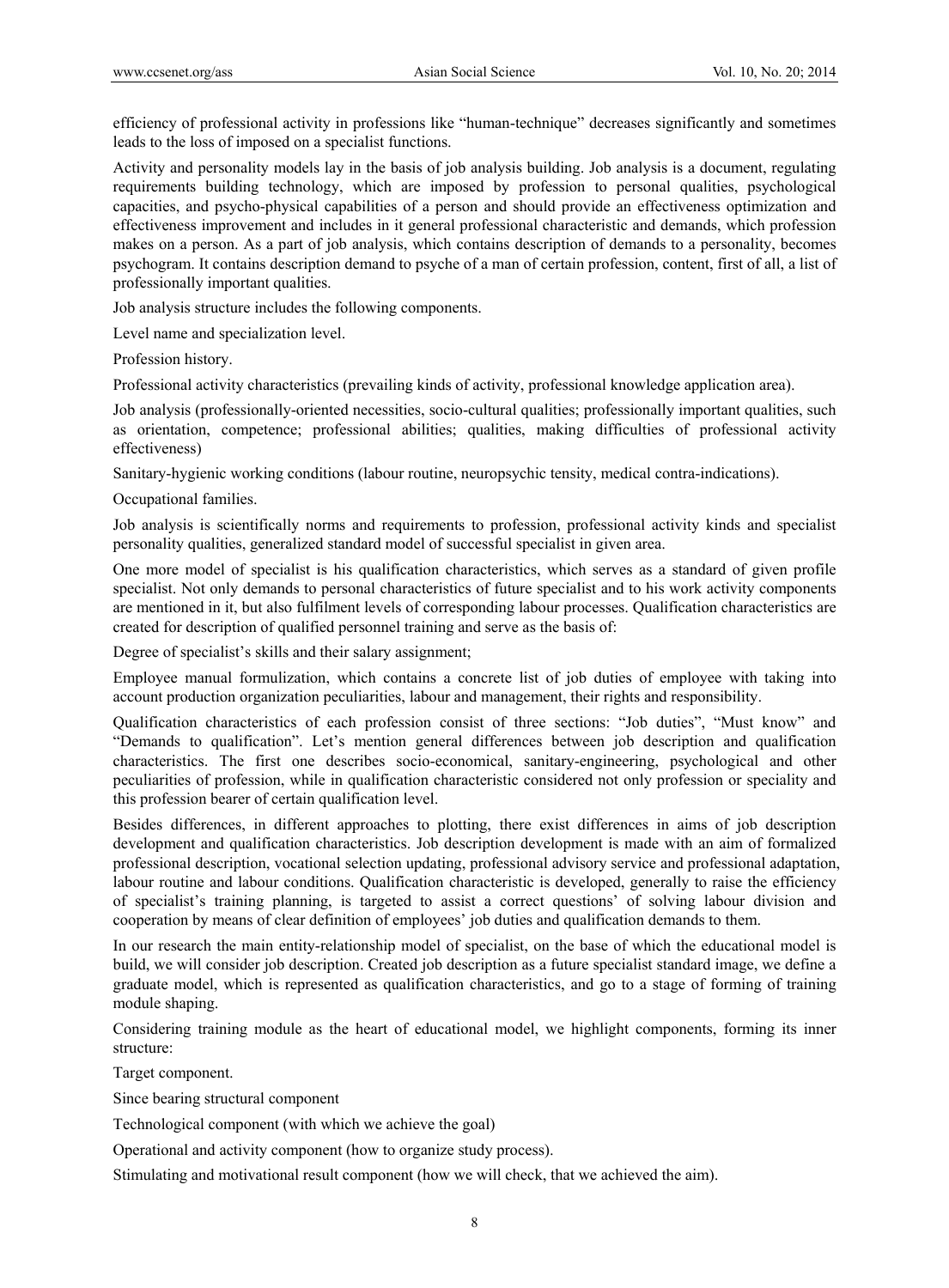Analytical component (efficiency analysis).

Correction component (recommendations to changing).

Final component.

Since bearing component of training, module becomes an education program, statutory document, which describes educational process conditions, content and educational abilities, with this it is a project of activity, which is fulfilled by its principal participants: a teacher and a student.

*3.1 An Algorithm of Comprehensive Educational Part (Educational Module)* 

Aims and problems of education formulation.

Listeners' diagnostics

Educational necessities defining.

Finding of concrete functional problem (for what aim the listener needs knowledge, abilities, skills and qualities he should possess upon completion of education).

Basic training establishment through incoming control.

Comparison of a real competence level of a listener with demands of job description.

Finding of character and a volume of professional experience of people: all parameters of professional, daily, social activity, which will influence the character of organization and educational efficiency; possibilities of life experience usage of an adult as one of the education sources of itself or his colleagues.

Finding the level of achievements' motivation of listeners as a recipe for success in education.

Trainee contingent research.

Content design of cognitive part, qualified characteristics and logical structure of a course.

Educational material adaptation accordingly to the attainment level and psychological peculiarities of trainee.

Course schedule with concrete auditorium requirements consideration.

Educational block modules uncovering.

Connections between educational blocks uncovering.

Determination of educational block modules uncovering.

Varying educational programs development.

Awareness determination of educational material digestion by means of tests and assignments for submission system usage.

Andragogical educational methods usage.

Design of working part content on the basis of logical professional skills structure.

General educational and special educational abilities and skills uncovering. Their systematization.

Developing of motivation actions structure.

Selection of educational tasks system for performing actions system formation.

Formation of the corrective action system.

Formation of the controlling action system.

The choice of teaching means and methods according to the psycho-andragogical characteristics and life experiences of listeners.

Designing the content of creative projects (project method):

Choosing project theme.

Identification of adult groups to complete the project (at the level of knowledge, uneven-aged line-up) and the distribution of roles.

Identification of project completing stages (development strategy).

Formation of the system for controlling and evaluating the group and individual work performed.

Consideration of the teaching specific depending on the student's working mode: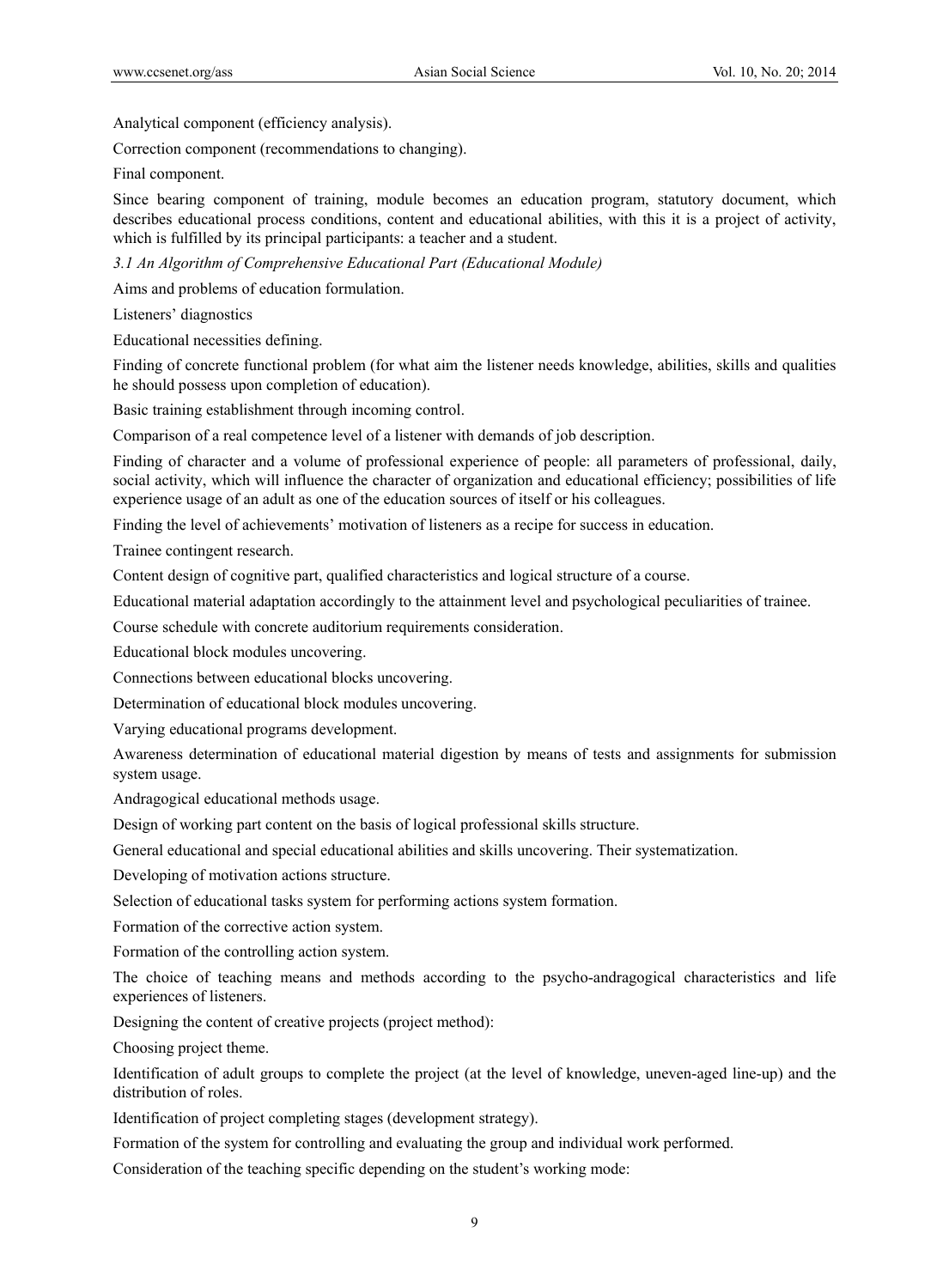| <b>Stages</b>                                           | <b>Actions</b>                                                                                                                                   |
|---------------------------------------------------------|--------------------------------------------------------------------------------------------------------------------------------------------------|
|                                                         | Analysis of the technological development of the region                                                                                          |
| Preparatory                                             | Analysis of the labour market: the requirement of employers, the required number of<br>vacancies                                                 |
|                                                         | Monitoring of the educational needs of people in the region for basic knowledge of<br>information technology                                     |
|                                                         | Analysis of the regional education market                                                                                                        |
|                                                         | Analysis of environmental factors: social and cultural differences                                                                               |
|                                                         | of social<br>regional<br>order<br>for<br>Awareness<br>and<br>qualified<br>profession<br>of<br>"human-technology" type                            |
|                                                         | Construction of professional situations bank                                                                                                     |
|                                                         | Allocation of roles and activities                                                                                                               |
|                                                         | Knowledge, abilities and skills to carry out activities                                                                                          |
|                                                         | Determination of personal qualities that are core of the information and technical<br>competency to perform activity types                       |
| Building a model of the<br>graduate                     | Determination of requirements to the activity model and the model of personality                                                                 |
|                                                         | Building a job analysis as a passport of professional activity                                                                                   |
|                                                         | Determination of qualifying characteristics (graduate model)                                                                                     |
|                                                         | Emphasis on andragogical principles of training                                                                                                  |
| <b>Building</b><br>training<br>a<br>module              | Predicting the development of professional activity                                                                                              |
|                                                         | Accounting capabilities of educational institutions                                                                                              |
|                                                         | Formulation of goals and training objectives                                                                                                     |
|                                                         | Determination of diagnostic tools for students                                                                                                   |
|                                                         | Construction of cognitive part content, of the qualification characteristics and logical<br>structure of the course on the basis of job analysis |
|                                                         | Construction of the operational part content based on the logical structure of<br>professional skills                                            |
|                                                         | Construction of the creative projects content (project-based training)                                                                           |
|                                                         | Consideration of the teaching specific depending on the student mode                                                                             |
|                                                         | Selection of systems thinking formation methods, practical skills and abilities                                                                  |
| Realization<br>of<br>a<br>training module<br>Additional | Admission of knowledge requestor (level of knowledge, requirement, motivation)                                                                   |
|                                                         | Diagnosis of knowledge requestor                                                                                                                 |
|                                                         | The learning process                                                                                                                             |
|                                                         | Examination of the graduate                                                                                                                      |
|                                                         | Justification that the graduate meets the qualification requirement                                                                              |
|                                                         | Admission of knowledge requestor (level of knowledge, requirement, motivation)                                                                   |
|                                                         | Diagnosis of knowledge requestor                                                                                                                 |
|                                                         | The learning process                                                                                                                             |
|                                                         | Examination of the graduate                                                                                                                      |
|                                                         | Justification that the graduate meets the qualification requirement                                                                              |

Table 1. Model of the adult education content and organization in the system of regional advanced education of profession type "man-machinery" (basis of information technologies)

Compilation of explanations and assignments to educational texts taking into account understanding barriers.

Formation of the independent assignment types system.

Formation of the control system.

Job analysis, being a profession model, and qualification characteristics, being a norm of planned professional and personal qualities of the graduate (a graduate model); create around themselves an integrated information environment-a model of the adult education content and organization. Let us describe the process of functioning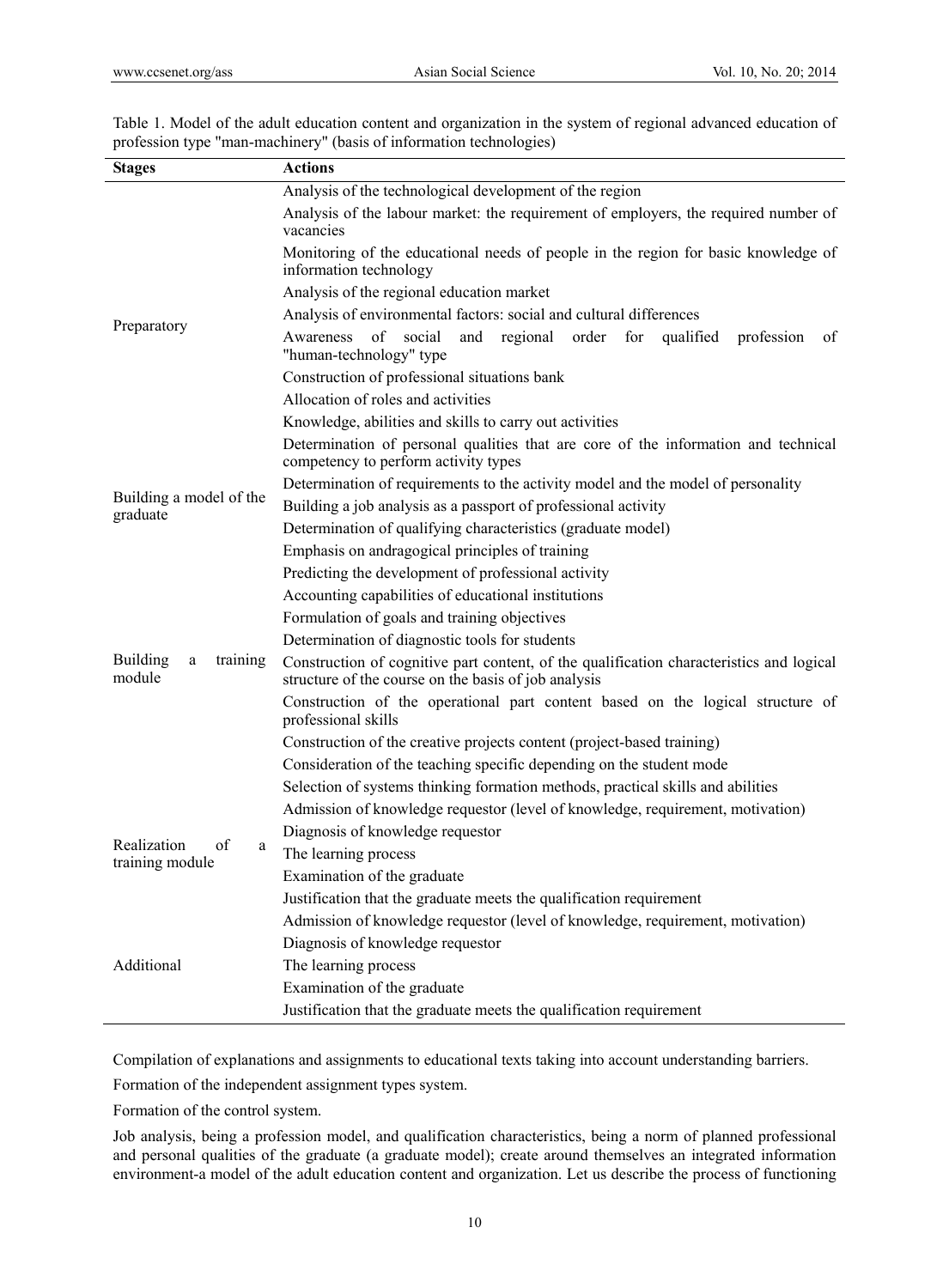of the integrated information environment of the adult education content and organization formation model.

The proposed model of the adult education content and organization for job training of "man-machinery" type (basis of information technologies) in the regional advanced education in expanded form is shown in Table 1.

Generalizing this scheme, we find that at the input of the adult education model in the system of additional education (MO), there come from the external environment the following: multiple objectives of the external environment  $M = {M<sub>i</sub>}$ , forming factors  $C = {C<sub>i</sub>}$ , multiple knowledge requestors  $X = {X<sub>t</sub>}$ . The output of the system is two sets of final results: specialists of different levels  $Y = \{Yt-r\}$  intended to meet the demands of the external environment, and knowledge requestors who have not become experts  $E = \{Er\}$ . On the basis of these data, it should be noted that the quality of the specialist modelling system is manifested in two basic parameters: specialist's compliance with the external environment requirements; r tending to zero (reduction in the number of requestors not formed into the specialists at the system output).

Data:  $M = \{M_i\}$ , where j is the number of the external environment objectives;  $C = \{Ci\}$ , where i is the number of external environment forming factors;  $X = \{Xt\}$ , where t is the number of knowledge requestors;  $Y = \{Yt-t\}$ , where t-r is the number of specialists, and r is the number of knowledge requestors who have not become specialists.

We have formed the following procedure of specialist projecting:  $X \xrightarrow{MO(M,C)} Y \cup E$ .

Provided that  $E \rightarrow \emptyset$  (i.e.  $r \rightarrow 0$ ), we can define the narrowing of our procedure to the system with maximum quality:  $X \xrightarrow{MO} \xrightarrow{(M,C)} Y$ .

The expertise stage checks the compliance of the output parameter with the set objectives, namely with the professional and personal characteristics of the required specialization. The set of E, occurs at the stage of expertise, reflects the effectiveness of learning models. If the set of E is not empty, then the information model as a whole is functioning inefficiently, the model reveals a certain discrepancy with the set objectives or mismatch in the work of structural elements.

Expertise checks the professional and personal characteristics of the output parameter in a certain allowable range of efficiency [low coefficient of efficiency (LCE), ..., high coefficient of efficiency (HCE)]. Efficiency interval can be practically expressed in different ways, such as a permissible sum of scores received at the time of control measures passing. Thus, we obtain the following expression:

 $E$  ( *output* \_ *parameter* )  $\in$  [*LCE* ,..., *HCE* ]

Expertise organizes the following creation procedure based on the input parameter (set of X) of the two sets of output parameter (Y and E) to be checked at the efficiency interval [LCE, ..., HCE]:

S-the number of X set elements;

Х-knowledge requestors who passed the formation on the training module, but did not pass the professional competence expertise;

Y, E-empty sets; PROCEDURE EXPERTISE; FROM i=1 TO S PERFORM

IF  $E(X_i) \in [LCE, ..., HCE]$  THEN Y=Y+ Xi OTHERWISE E=E+ Xi;

END OF THE PROCEDURE.

Thus the range of [LCE, ..., HCE] indicates that the more results of the output parameter expertise tend to HCE, the more efficient is the functioning of a training module created on the information specialist model, while if the number of results equal to the HCE is also equal to the number of input parameter elements (set of X), then a training model can be considered as the most effective one.

Effectiveness of implementation of the adult education content and organization formation model correlates with the question of achieving those educational and training objectives, which are put in front of pedagogical science and educational system by the modern society, regional labour market and new socio-economic conditions. Thus, the effectiveness reveals the degree of conformity between the obtained results with the agreed objectives and tasks of the educational process represented by the trained graduate with the least investment of time, labour and health of teachers and students, funds (both from the side of a student and educational institution).

Work of any system is influenced by much interference. Sources of threats, forming a plurality of interference affecting the work of training model, can be divided into 3 groups.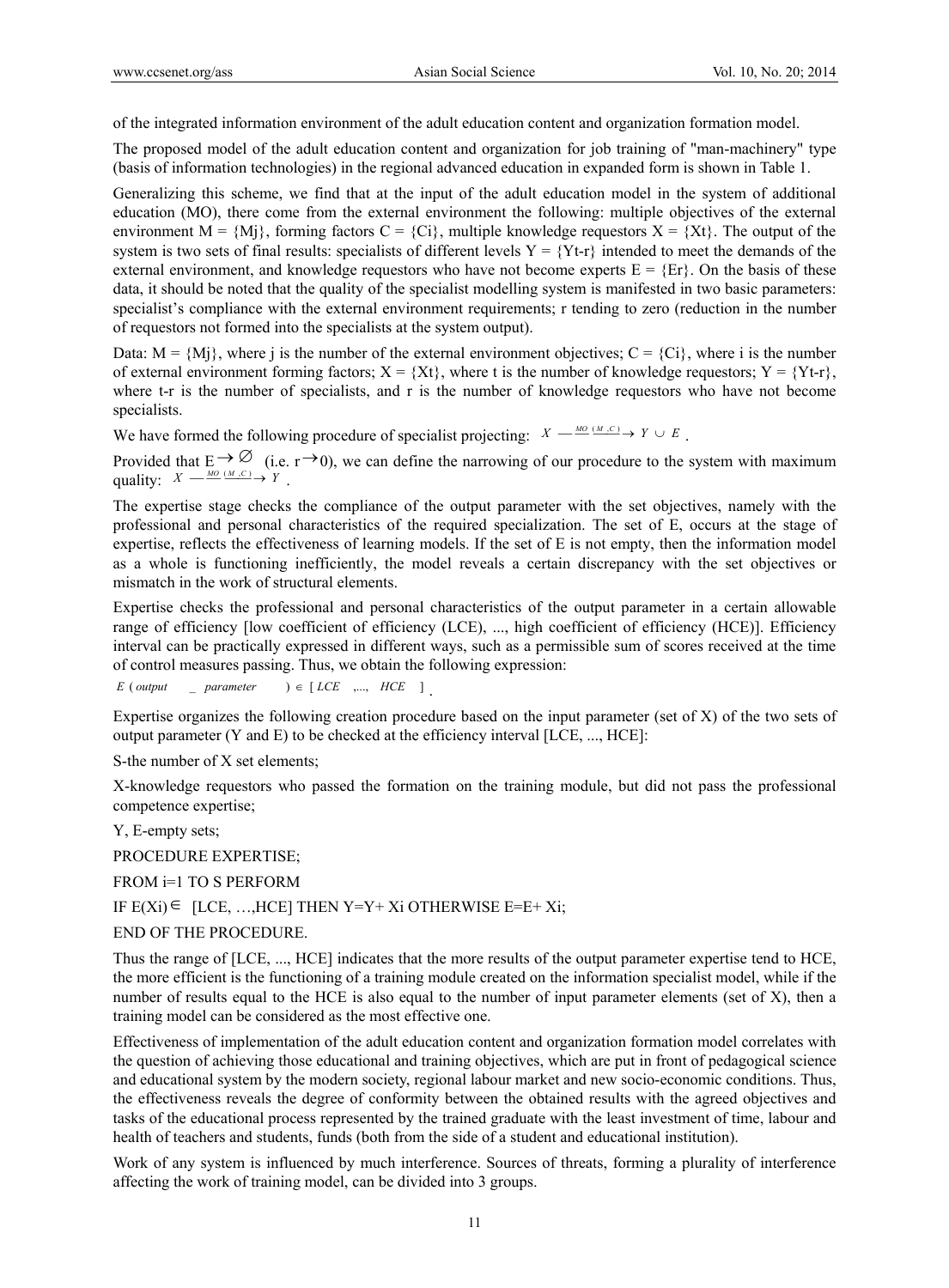The human factor. This group of threats concerns the actions and behaviour of the person (teacher's incompetence, listener's non-comfortableness, conflict between teacher and students, conflicts between students, being late to class, inflated or deflated requirements put forward by the teacher, inadequate assessment of knowledge by teachers, etc.).

Technical factor. This threat group is connected with technical problems that interfere with the implementation of the educational process (power outage, technical equipment failures, problems with the software running, absence of chalk for boards, etc.).

Spontaneous factor. This threat group includes natural cataclysms, natural disasters and other force majeure events beyond the control of human activities.

Let us introduce the notations: N-set of interference that can affect the work of the training model. Set of N is activated at the stage of training module implementation and expertise performance.

 $|N|$  -error of the system work (number of encountered interference).

$$
N = \{n_i\}, \text{where } i=1..k
$$

Let us determine the conditions for of adult training model efficiency:

Integration with regional labour market.

Predicting the professional needs.

 $E \rightarrow \varnothing$  $N \rightarrow \varnothing$ 

Maximum number of  $E(X)$  corresponds to the HCE or is closely approaching it.

Factors affecting the correction of the adult training content and organization formation model can be defined as external and internal. The internal factors include the final expertise and the factors that make up the model. The external factors may include job analysis, adaptation and professional activity of graduates; analysis of indices of the competitor activity in the market of educational services (image, level of scientific and research work, quality control, quality of training, the level of teacher training).

### **4. Discussion**

During the study, we concluded that the final model of adult training within the system of regional advanced education consists of the following stages:

Determination of the urgent needs of the regional socio-economic space in a new experience;

Adaptation of the new experience to opportunities of the regional advanced education system by converting it into knowledge and skills;

Organization of the educational environment (determination of forms and methods of adult training, selection of teaching staff, selection of technical and material base);

Determining the readiness of an adult for educational process;

Selection of alternative ways to get new experience based on previous experience, age and individual characteristics of adult learners;

Active obtaining of a new experiences, during which students must not only observe, but also intervene and facilitate the learning process;

Analysis of the experience in terms of its use in the present and the future;

Self-knowledge, where the preceding and obtained experience is considered by adults as an access to knowledge about themselves, contributing to the formation of new quality functions, expressed in recognition of the new social roles.

### **5. Conclusion**

Having studied approaches of a large number of researchers concerning the problem of specialist model construction, we can conclude that the reference model of a specialist, in the case of the integration of its two main blocks: the activity model and the model of personality (professional qualities), becomes a reflection of the volume and structure of professional and socio-psychological qualities, knowledge, skills, collectively representing its generalized characteristic as a member of society. An example of such a model is job analysis, which includes the following components: psychogram (description of psychological norms, requirements to the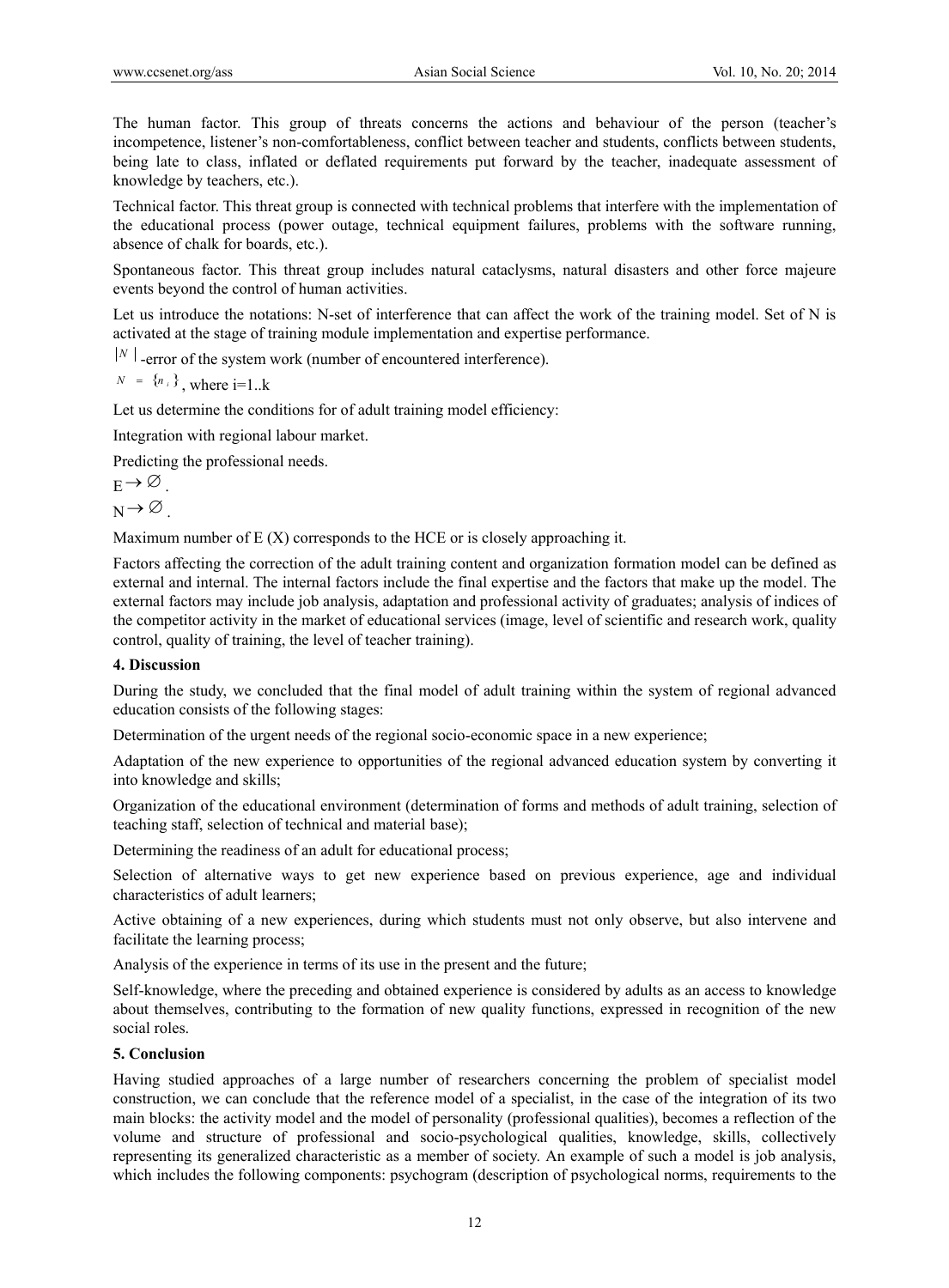activity and individuality of a specialist); professional and job requirements (description of the specific content of the specialist activity). Qualification characteristics, being a variant of the specialist model, are more focused not on the profession itself, but on the owner of this profession, and serve for professional training purposes, they also include qualification profile (combination of required types of professional activity and their level of qualification, qualification levels for payment).

Content selection and organization of training within the regional additional advanced adult education system can be represented as a formalized model and divided into five basic sequential stages:

First-monitoring the regional labour market, education market, educational needs at the regional level;

Second-modelling professional activity of a specialist with the allocation of the dominant activity types;

Third-allocation of qualities sets necessary for a successful career in the region, their classification on the knowledge, skills and personal qualities necessary for the performance of professional activities;

Fourth-educational content structuring;

Fifth-development of forms and andragogical training methods.

Thus, a model of the adult training content and organization formation is a project of accumulative system of knowledge, skills and abilities, and methods for their obtaining in the educational environment under the influence forming its goals and objectives. It should include the characteristics of the professional environment, the characteristics of activities, professional goals and personal characteristics needed to perform the activities and expertise of compliance with all internal parameters at the output of the model. Based on the reference model-the specialist's information model, representing a prototype of a specialist, training system can be built as a chain of technological process, through which a person with a certain initial properties is infiltrated and in the end there comes a person completely transformed, having learned the necessary set of society sociocultural abilities.

Our study allows stating that within the regional advanced education system, namely when forming the order for advanced training courses and retraining, a model of the adult training content and organization formation, which describes the basic requirements for the content and organization of the educational process, should:

be adequate to the ultimate goals and objectives of training;

include components that directly affect the social adjustment of the individual and entry into any professional activity;

have a structure that is easily diagnosed and monitored at all stages of the educational process;

provide not only the control for the process of becoming a professional, but also create opportunities for active interference in the educational process in order to perform correction and formation of the respective components;

include personal qualities, knowledge and skills that are necessary for solving tasks of the professional situation bank;

provide for the development of variable component, allowing students to master new technologies, demanded in the region;

ensure its continued development in accordance with the new realities, individual demands, social order;

make it possible to meet individual needs;

bear a predictive nature, that is, to focus not only on the initial stage of future professional activity, but also to cover the long-term professional growth, as well as possible changes in the profession.

In the future, the authors plan to develop their performed study through the creation of a regional advanced education centre for adults training and retraining.

#### **Acknowledgements**

We are grateful to the administration of the Sholom-Aleichem Priamursky State University (Birobidzhan, Russia) for assistance in the scientific research conducting.

### **References**

Beckett, D. (2010). Adult Learning: Philosophical Issues. *International Encyclopaedia of Education (Elsevier),* 114-120. http://dx.doi.org/10.1016/B978-0-08-044894-7.00574-1

Bipp, T., & van Dam, K. (2014). Extending hierarchical achievement motivation models: The role of motivational